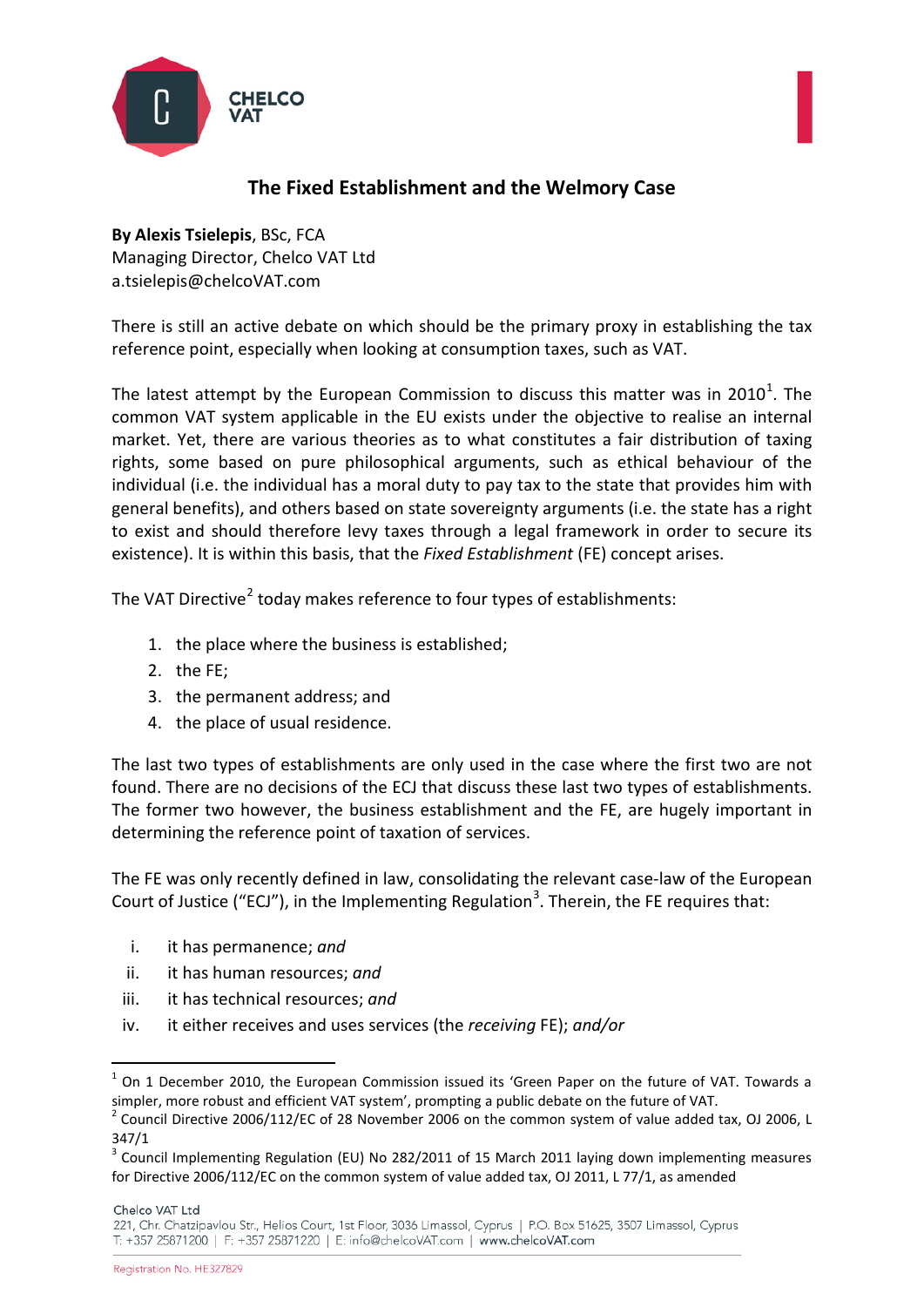v. it supplies services (the *supplying* FE).

The FE concept was a focal point in the fairly recent ECJ case of *Welmory[4](#page-1-0)* .

Welmory Ltd was a company established in Cyprus ("Welmory") whereas Welmory sp. Z o.o. was a company established in Poland (the "Polish company"). Welmory entered into a collaboration agreement with the Polish company whereby Welmory offered the Polish company a service, being the use of an internet auction site, together with associated ancillary services relating to the leasing of servers needed for the site to function. The Polish company principally sold goods on the site. Welmory however made use of the technical equipment and human resources of the Polish company in running the website.

The selling procedure involved on-line customers firstly having to purchase a number of 'bids' from Welmory directly, which then entitled them to place a bid on an auction, which was organized by the Polish company. Customers firstly acquired the 'right to each bid' by purchasing 'bids' from Welmory. If customers, by placing the highest bid, were then successful in an auction, they would then pay the Polish company to acquire the actual goods, which typically were sold below their market price.

Welmory however would also pay the Polish company a part of the 'bids' that it sold, as part of the cooperation agreement. The Polish company also supplied services to Welmory (advertising, servicing, provision of information and data processing), which it considered followed the basic B2B rule of supply, meaning that no Polish VAT would be charged on the invoice and Welmory would apply reverse charges.

The Polish VAT Authorities considered that Welmory maintained an FE in Poland, to which the Polish company supplied its services, and that the arrangements between the two companies "formed an economic whole". The Polish company challenged this decision, with the Supreme Administrative Court of Poland finally requesting clarifications from the ECJ over the interpretation of Article 44 of the VAT Directive.

The ECJ firstly considered the point of reference for determining the place of supply, for tax purposes. It deemed this an important question. It explained that the purpose of determining the point of reference in general was to avoid conflicts of jurisdiction, which may result in double or non-taxation. It noted, as had Advocate General to the ECJ, Juliane Kokott in her opinion, that Article 44 had a primary point of reference, being the place where the taxable person, as recipient of the service, has established his business.

This serves best the requirement for legal certainty. The court noted that only if that place of business did not lead to a rational result, or if it created a conflict with another Member State, that another establishment should come under consideration.

The court also noted that the place of business was mentioned in the first sentence of Article 44 and therefore constituted the general rule, being objective, simple and practical

<span id="page-1-0"></span> <sup>4</sup> ECJ, C-605/12, 16.10.2014, *Welmory sp. z o.o. v Dyrektor Izby Skarbowej w Gdańsku.*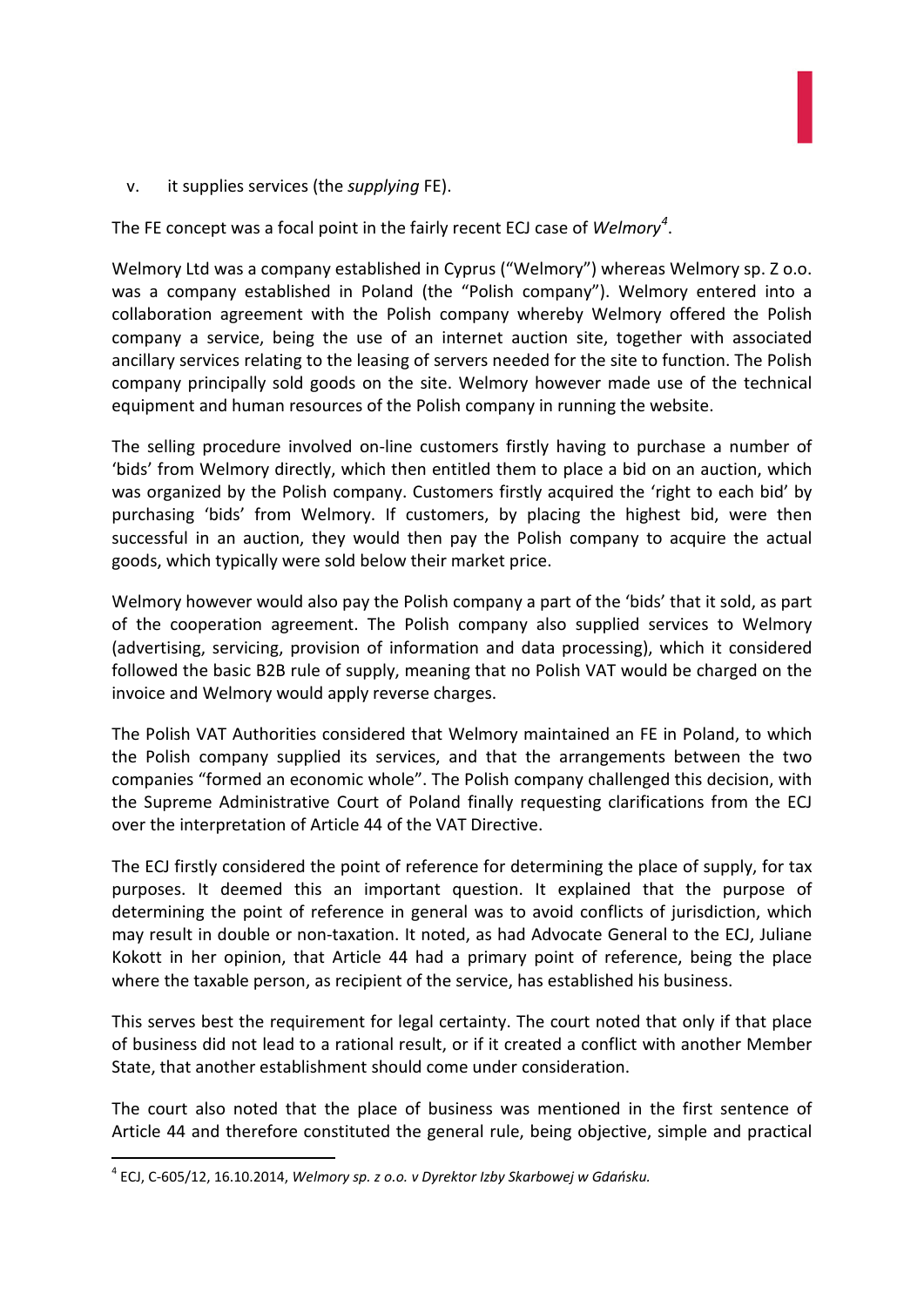and easier to verify than the existence of an FE. The FE, however, was mentioned in the following sentence, introduced by the adverb 'however', and could only therefore be understood as creating an exception to the general rule.

In addressing the question of the existence of an FE, the ECJ, unsurprisingly concluded that it was irrelevant whether the activities of the two companies formed an economic whole. In order for Welmory to have an FE in Poland, it should have a sufficient degree of permanence, suitable in terms of human and technical resources, to enable it to receive in Poland the services supplied to it by the Polish company and to use them for its business, namely running the electronic auction system in question and issuing and selling 'bids'.

In addressing this, the ECJ clarified that the services supplied and invoiced by the Polish company to Welmory, must be distinguished from those supplied by the Cypriot company to the Polish consumers – they are distinct supplies of services which are subject to different schemes of VAT.

The ECJ noted that it was not in a position to provide a definitive answer to whether Welmory maintained a Polish FE or not. It did however refer to the documents before it, wherein the Polish company maintained that the infrastructure it made available to Welmory, does not enable Welmory to receive and use for its business the services supplied to it by the Polish company. In fact, the Polish company claimed that the human and technical resources for the business carried on by the Cyprus company, including servers, software, servicing and the system for concluding contracts with consumers and receiving income from them, were all situated outside Polish territory.

The ECJ concluded that the national court should examine the FE question, but stated that if the representations made by the Polish company were factually correct, then Welmory could not have an FE in Poland.

This conclusion, although not stated explicitly, potentially implies that the human and technical resources do not need to be owned by Welmory, and could be owned by the supplier, in this case, the Polish company. If this holds, this would have far-reaching implications for *receiving* FEs. It is also unclear whether such a broadening of the FE definition could also apply to a *supplying* FEs.

###